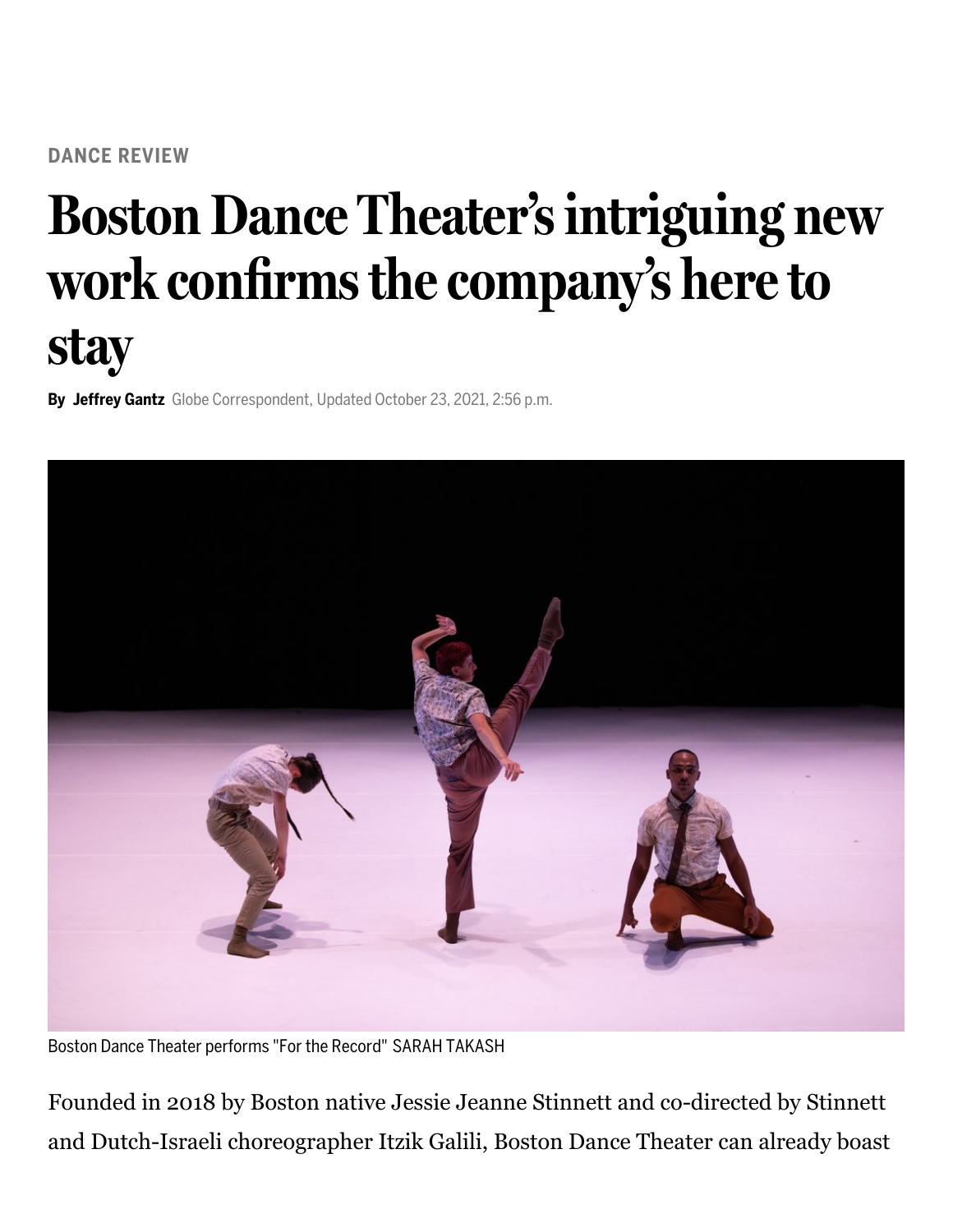a 2018 appearance at Jacob's Pillow's Inside/Out Performance Space and two Global Arts Live presentations at the Institute of Contemporary Art, in [2018](https://www.bostonglobe.com/arts/theater/dance/2018/12/03/boston-dance-theater-makes-impressive-local-debut/dRPIhvNUp2qWrEJ7kQxdmI/story.html?p1=Article_Inline_Text_Link) and [2019](https://www.bostonglobe.com/2019/12/14/arts/premieres-aplenty-boston-dance-theater-program/?p1=Article_Inline_Text_Link). On Friday, Global Arts Live brought the company back to the ICA with a quartet of ambitious and intriguing works.

Two pieces are reprised from the 2019 ICA performances: Micaela Taylor's "I had a thought" and Marco Goecke's "Peekaboo." The other two, Rosie Herrera's "Ofrenda" and Rena Butler's "For the Record," are premieres and the first entries in BDT's "The Carol Kaye Project." Kaye, who's now 86, was playing guitar in Los Angeles jazz clubs when she realized she could make more money from recording sessions. She went on to take part in an estimated 10,000 recordings, primarily on electric bass; her résumé includes the Beach Boys, Sonny & Cher, Ike & Tina Turner, Nancy Sinatra, and Simon & Garfunkel.

"The Carol Kaye Project" proposes to shine a spotlight on her career. Both "Ofrenda" and "For the Record" make use of recordings that Kaye played on. "Ofrenda" incorporates a snatch of session rehearsal; "For the Record" has voice-overs of Kaye reflecting on her career. But neither piece really illuminates this overlooked woman artist.

They hold your attention all the same. One sequence in "Ofrenda," set to Vikki Carr's "It Must Be Him," has Izvel Bello Rodríguez writhing on the floor and acrobatically wriggling out of pieces of clothing. By the end he's shed at least six. His fellow dancers come out with a chair and he sits in it; in short order the scenario acquires a guitar, an LP, two large teddy bears, and a shroud that turns into a bridal veil.

ADVERTISING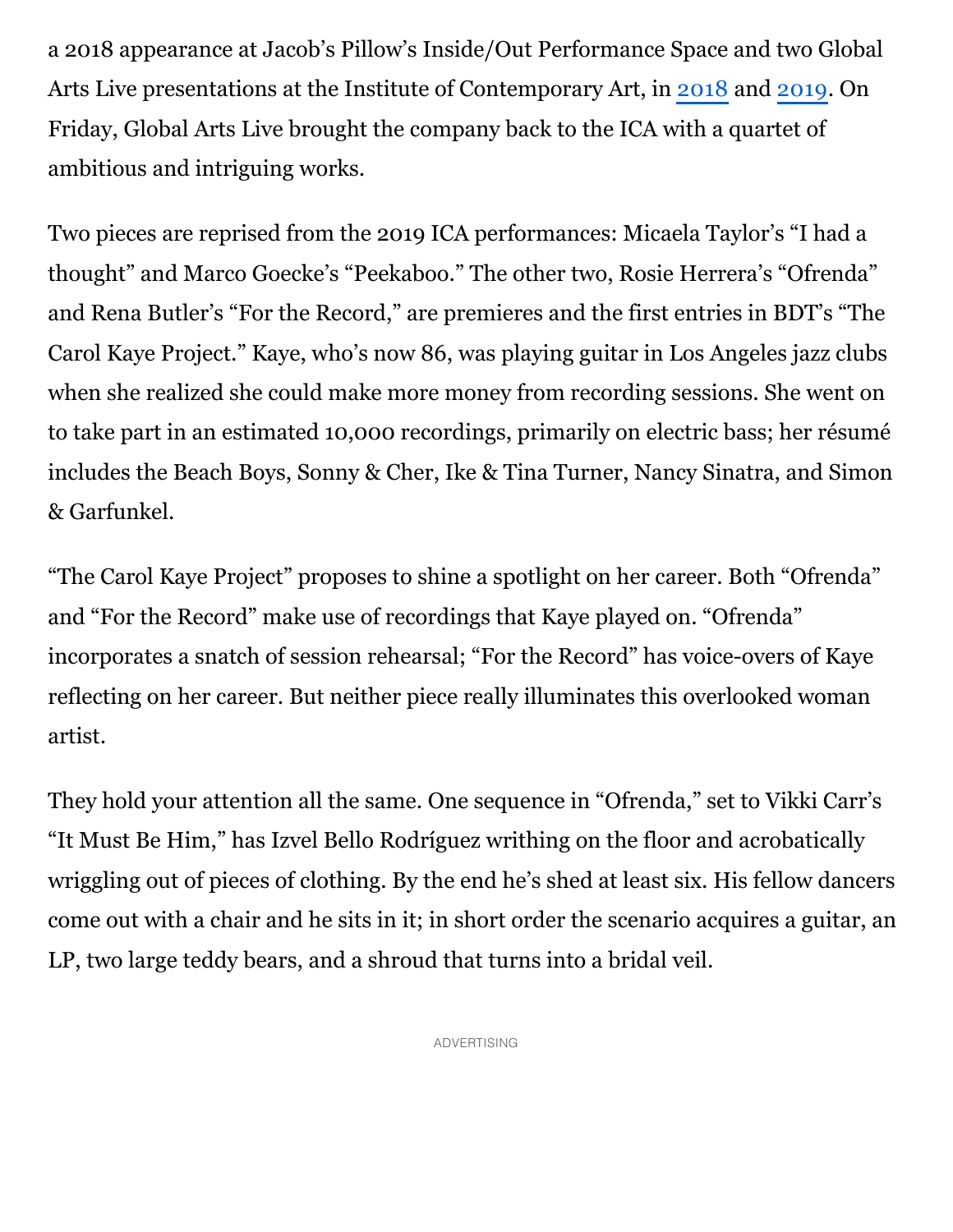

The recordings also include Mel Carter's "Hold Me" and Barbra Streisand's "The Way We Were." At times the choreography looks to be simply illustrating the music, though I would like to have seen more of Stinnett's tender, whimsical solo to "The Way We Were." "Ofrenda" ends with another Stinnett solo, this one accompanied by huge sheets of aluminum foil or mylar blowing in from the wings.

"For the Record" is a little tamer. The recordings here include Frank Sinatra's "Something Stupid" and Kendrick Lamar's "Feel"; the dance styles range from jazz and Latin to hip-hop. Toward the end a woman solos in a spotlight while the other dancers watch. Then we hear Kaye talking, wishing she could have spent more time with her kids but concluding, "Most of the time, they were fine."

"I had a thought" begins with lattice lighting on the floor and the pounding strains of Finnish electronic band Pan Sonic. The jerky repeated voice-over "I had a thought . . . what was it" establishes Taylor's theme of agitation and distraction, but the sudden shifts in choreography and music belabor the point.

"Peekaboo" starts off with one dancer energetically conducting seven others whose faces are hidden behind bowler hats. After a few outbursts from Mieskuoro Huutajat, Finland's shouting male choir, the music settles into Benjamin Britten's "Simple Symphony." The title "Peekaboo" suggests children's games, concealing and revealing, but the piece itself seems more intent on counterpointing Britten's humor, with